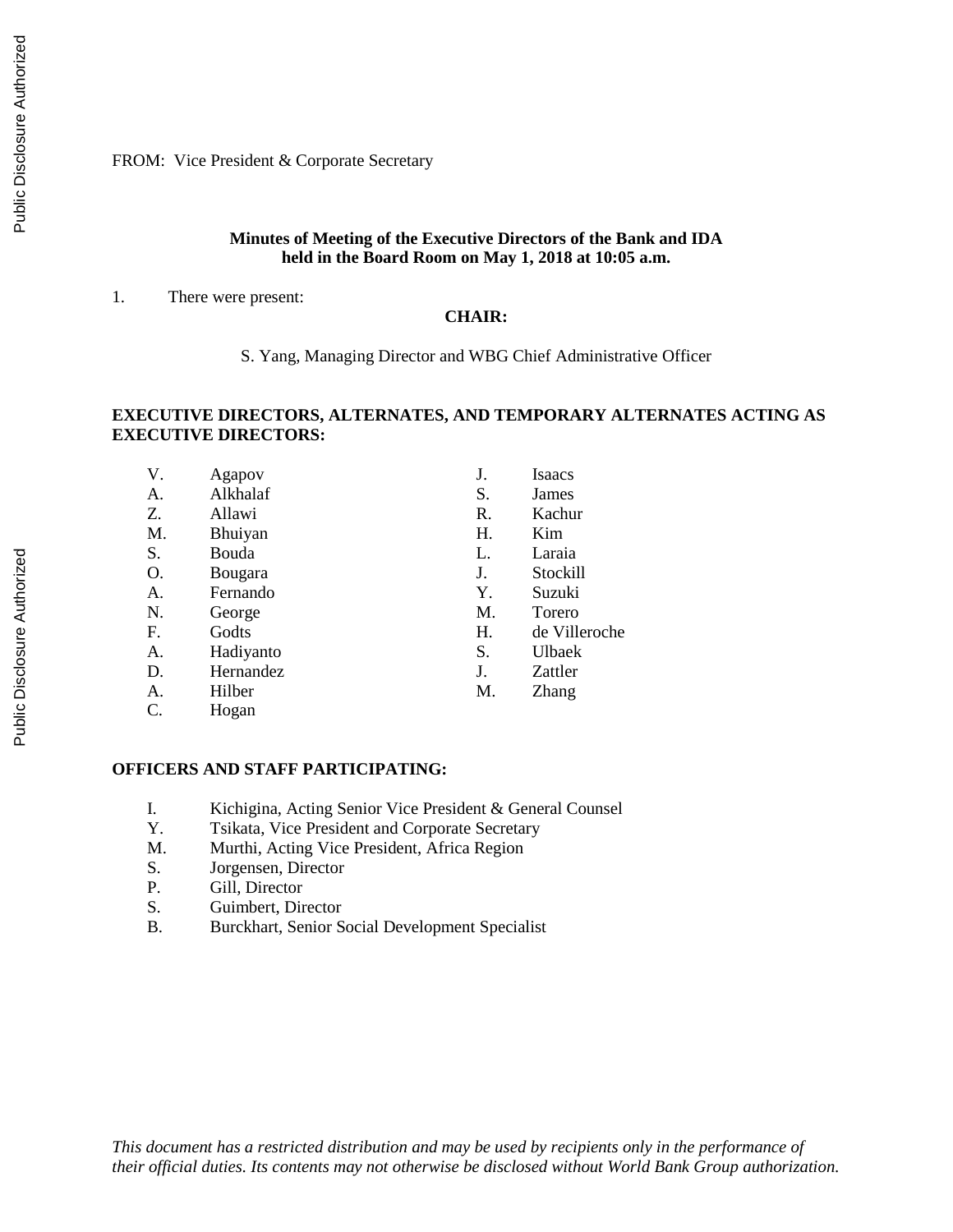## **Cameroon – Credit and Grant; Additional Credits and Grants - Education Reform Support Project; Social Safety Net Project; Community Development Program Support Project; and Health System Performance Reinforcement Project**

2. The Executive Directors considered the President's Memoranda and Recommendation and approved the credit and grant; and additional credits and grants under the IDA and IDA18 Regional Sub-Window for Refugees and Host Communities (RSW) on the terms and conditions set out in the President's Memoranda for the following:

- Education Reform Support Project (IDA/R2018-0062, dated March 23, 2018) a credit in the amount of EUR 80.3 million (US\$100 million equivalent) and grant in the amount of SDR 20.6 million (US\$30 million equivalent);
- Social Safety Net Project (IDA/R2018-0075, dated April 5, 2018) an additional credit in the amount of EUR 24.6 million (US\$30 million equivalent) and additional grant in the amount of SDR 20.8 million (US\$30 million equivalent);
- Community Development Program Support Project (IDA/R2018-0076, dated March 30, 2018) an additional credit in the amount of EUR 6.6 million (US\$8 million equivalent) and additional grant in the amount of SDR 27.7 million (US\$40 million equivalent); and
- Health System Performance Reinforcement Project (IDA/R2018-0078, dated April 5, 2018) an additional credit in the amount of EUR 5 million (US\$6 million equivalent) and additional grant in the amount of SDR 20.8 million (US\$30 million equivalent).

# **Adjournment**

3. The meeting adjourned 12:57 p.m.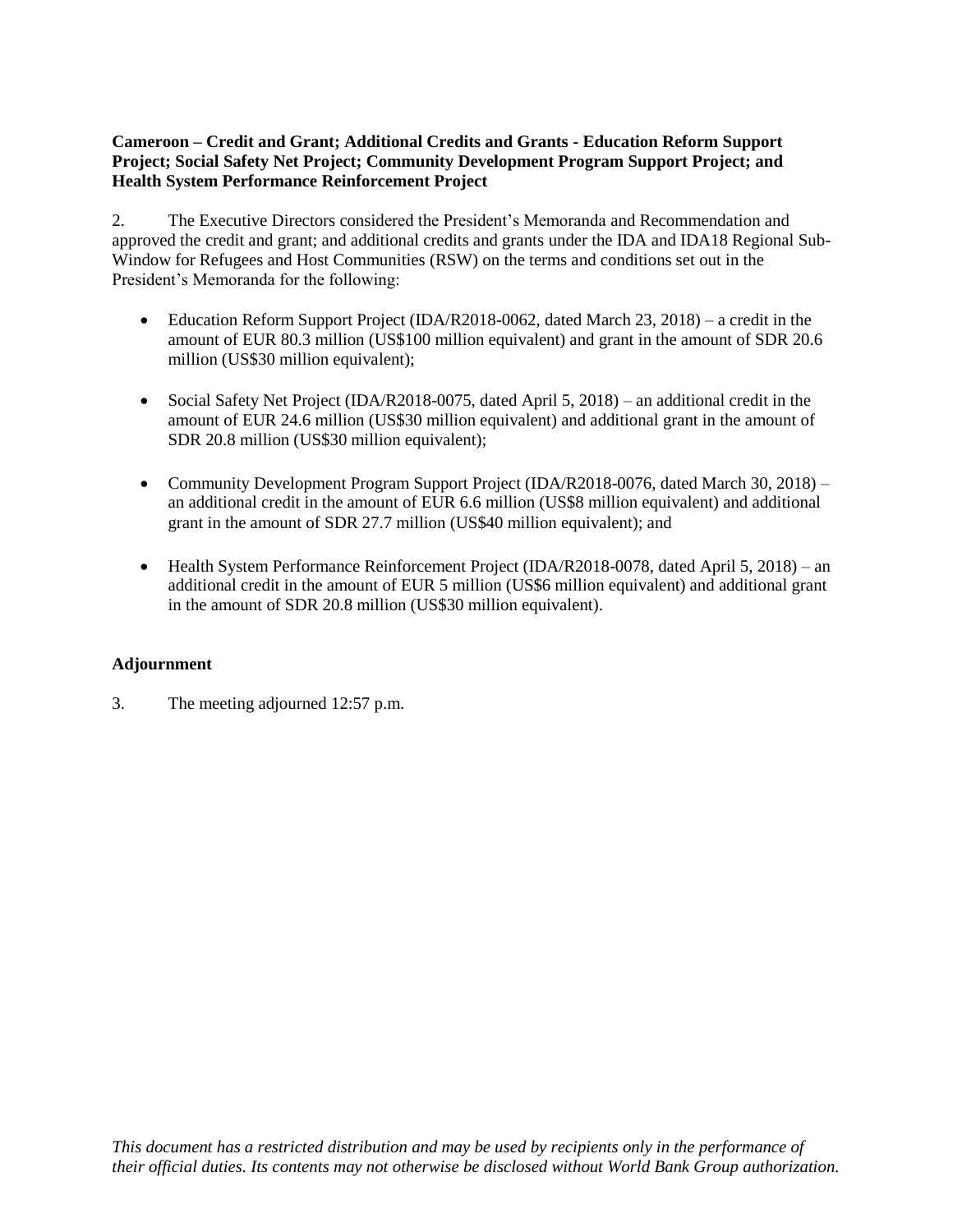#### **The following item(s) have been approved on an Absence-of-Objection Basis or have been authorized to proceed on a streamlined basis between April 13, 2018 – May 1, 2018**

# **THE EXECUTIVE DIRECTORS OF THE BANK AND IDA**

#### **Belarus – Micro, Small and Medium Enterprise (MSME) Access to Finance Project – Waiver of Provisions of Annex 1 of the Bank Policy: Terms and Conditions of Bank Financing**

1. The Executive Directors recorded their approval on April13, 2018 of the Waiver of Provisions of Annex 1 of the Bank Policy: Terms and Conditions of Bank Financing for the Belarus - Micro, Small and Medium Enterprise (MSME) Access to Finance Project on the terms and conditions set out in the President's Memorandum (R2018-0210/2, dated April 6, 2018). Mr. Bethel wished to be recorded as opposing and Mr. Zattler wished to be recorded as abstaining.

#### **Dominica – Credit and IDA Crisis Response Window (CRW) Grant – Housing Recovery Project**

2. The Executive Directors recorded their approval on April 13, 2018 of the credit in the amount of SDR 7 million (US\$10 million equivalent) and IDA Crisis Response Window (CRW) grant in the amount of SDR 20.8 million (US\$30 million equivalent) to Dominica for the Housing Recovery Project on the terms and conditions set out in the President's Memorandum (IDA/R2018-0081, dated April 4, 2018).

#### **Dominica – Credit and IDA Crisis Response Window (CRW) Grant – Emergency Agricultural Livelihoods and Climate Resilience Project**

3. The Executive Directors recorded their approval on April 13, 2018 of the credit in the amount of SDR 3.5 million (US\$5 million equivalent) and IDA Crisis Response Window (CRW) grant in the amount of SDR 13.9 million (US\$20 million equivalent) to Dominica for the Emergency Agricultural Livelihoods and Climate Resilience Project on the terms and conditions set out in the President's Memorandum (IDA/R2018-0082, dated April 4, 2018).

#### **Egypt – Loan – Supporting Egypt Education Reform Project**

4. The Executive Directors recorded their approval on April 13, 2018 of the loan in the amount of US\$500 million to Egypt for the Supporting Egypt Education Reform Project on the terms and conditions set out in the President's Memorandum (R2018-0057), dated March 27, 2018).

#### **Yemen – Grant – Yemen Emergency Electricity Access Project**

5. The Executive Directors recorded their approval on April 13, 2018 of the grant in the amount of US\$50 million to the United Nations Office for Project Services (UNOPS) for the Yemen Emergency Electricity Access Project on the terms and conditions set out in the President's Memorandum (IDA/R2018-0083, dated April 4, 2018).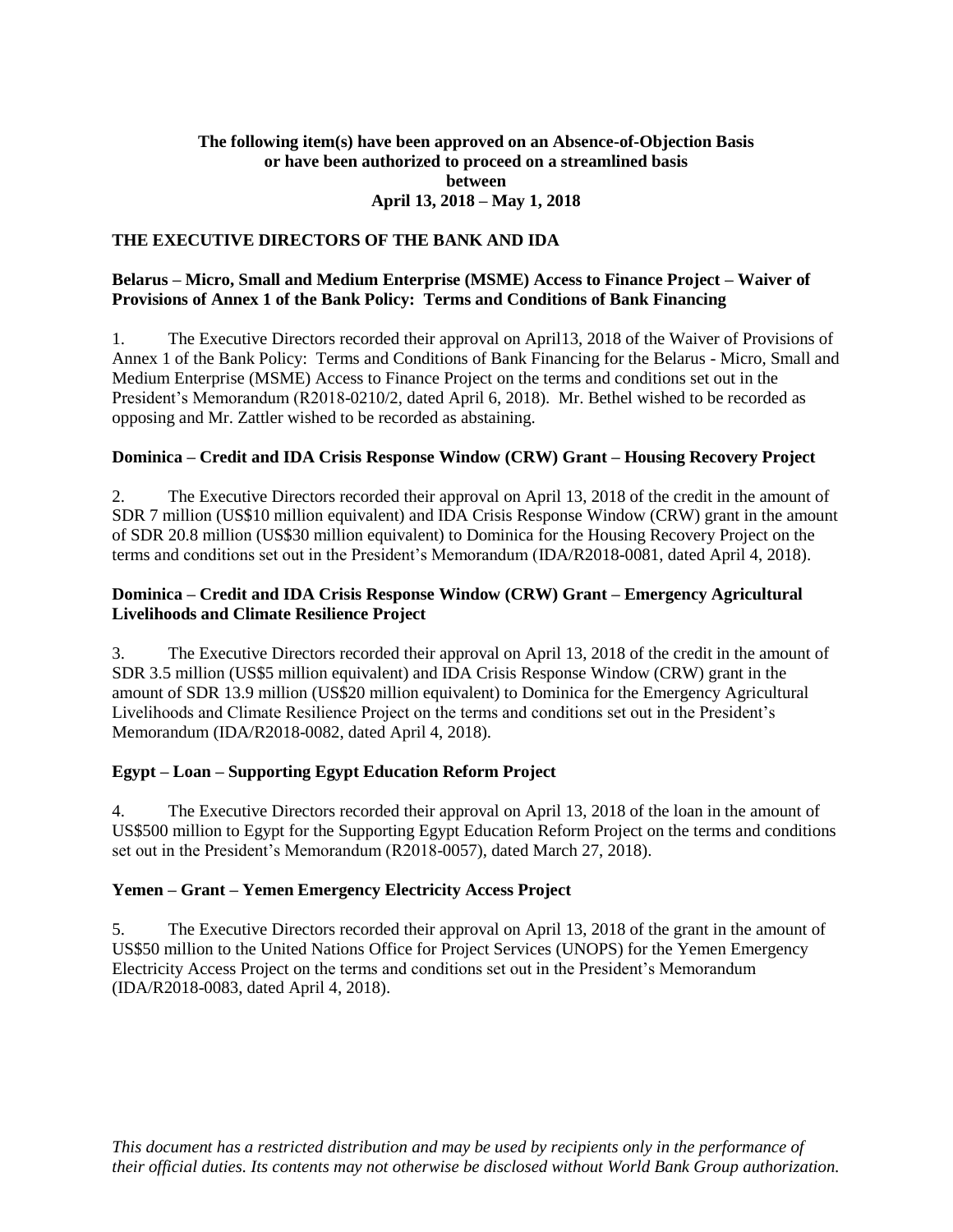# **2021 Annual Meetings of the Boards of Governors of the World Bank Group and the International Monetary Fund (Adoption of Resolution and Record of Voting)**

6. The Executive Directors recorded their approval on April 19, 2018 of the report and the record of voting attached thereto entitled "2021 Annual Meetings of the Boards of Governors of the World Bank Group and the International Monetary Fund (Adoption of Resolution and Record of Voting) (R2018- 0065, dated April 17, 2018).

## **Burkina Faso – Additional Financing – West Africa Regional Communications Infrastructure Program**

7. The Executive Directors recorded their approval on April 25, 2018 of the additional credit in the amount of EUR 16.4 million (US\$20 million equivalent) to Burkina Faso for the West Africa Regional Communications Infrastructure Program on the terms and conditions set out in the President's Memorandum (IDA/R2018-0080, dated April 6, 2018).

# **Guinea – Credit and Grant - Guinea Health Service and Capacity Strengthening Project**

8. The Executive Directors recorded their approval on April 25, 2018 of the credit in the amount of SDR 15.6 million (US\$22.50 million equivalent) and grant in the amount of SDR 15.6 million (US\$22.50 million equivalent) to Guinea for the Guinea Health Service and Capacity Strengthening Project on the terms and conditions set out in the President's Memorandum (IDA/R2018-0085, dated April 6, 2018).

### **Albania – Loan – Regional and Local Roads Connectivity Project**

9. The Executive Directors recorded their approval on April 25, 2018 of the loan in the amount of US\$50 million to Albania for the Regional and Local Roads Connectivity Project on the terms and conditions set out in the President's Memorandum (R2018-0062, dated April 5, 2018).

# **Uzbekistan – Credit – Emergency Medical Services Project**

10. The Executive Directors recorded their approval on April 25, 2018 of the credit in the amount of US\$100 million to Uzbekistan for the Emergency Medical Services Project on the terms and conditions set out in the President's Memorandum (IDA/R2018-0087, dated April 6, 2018).

#### **Djibouti – Credit – Public Administration Modernization Project**

11. The Executive Directors recorded their approval on April 25, 2018 of the credit in the amount of SDR 10.4 million (US\$15 million equivalent) to Djibouti for the Public Administration Modernization Project on the terms and conditions set out in the President's Memorandum (IDA/R2018-0089, dated April 6, 2018).

# **Kenya – IDA Guarantee – KenGen Guarantee Project**

12. The Executive Directors recorded their approval on April 26, 2018 of the IDA guarantee in an aggregate face value amount of up to US\$180 million to Kenya for the KenGen Guarantee Project on the terms and condition set out in the President's Memorandum (IDA/R2018-0090, dated April 9, 2018).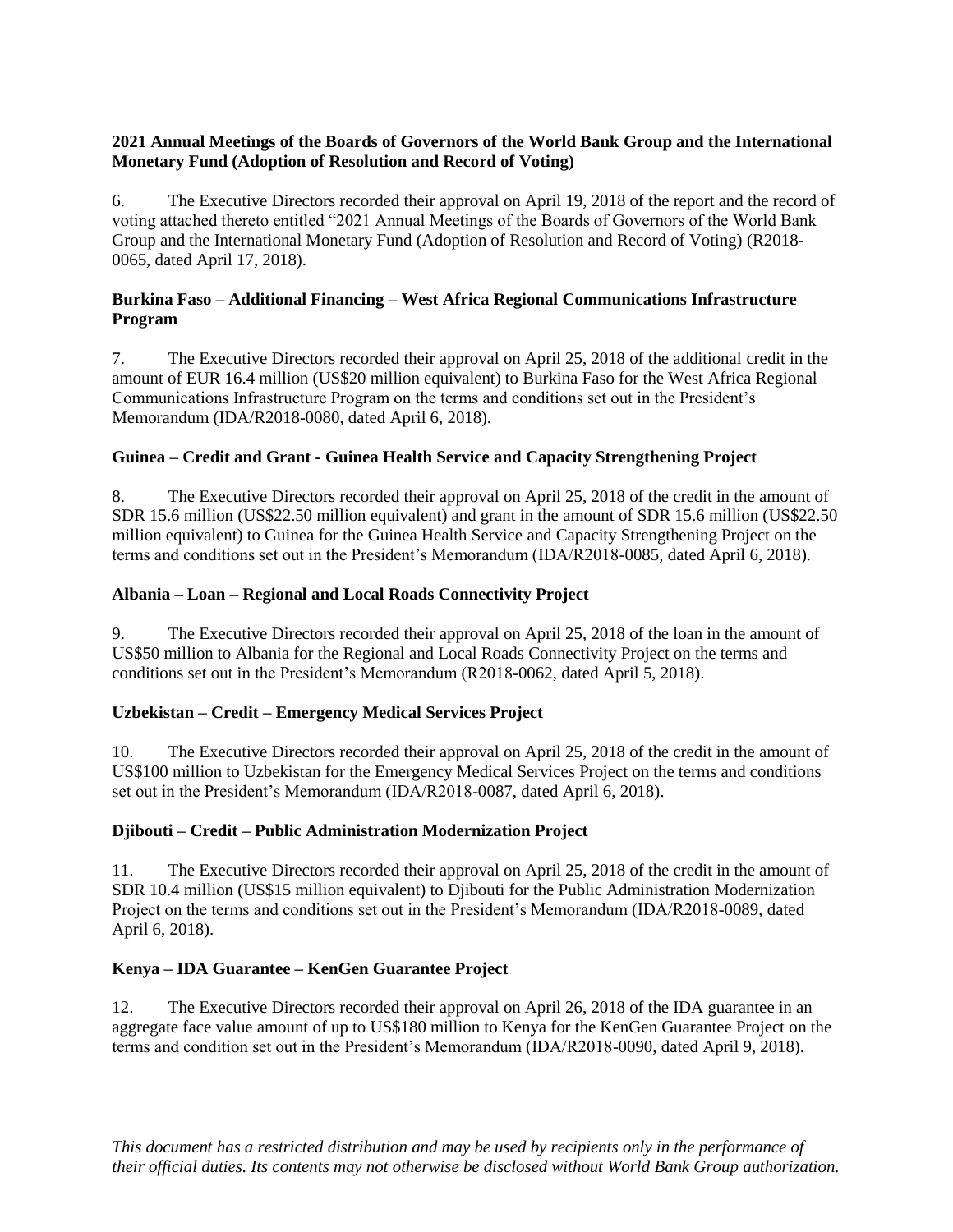# **Cambodia – Credit – Higher Education Improvement Project**

13. The Executive Directors recorded their approval on April 26, 2018 of the credit in the amount of SDR 61.8 million (US\$90 million equivalent) to Cambodia for the Higher Education Improvement Project on the terms and conditions set out in the President's Memorandum (IDA/R2018-0088, dated April 9, 2018).

# **Lao People's Democratic Republic – Credit – Agriculture Competitiveness Project**

14. The Executive Directors recorded their approval on April 26, 2018 of the credit in the amount of SDR 17.2 million (US\$25 million equivalent) to Lao PDR for the Agriculture Competitiveness Project on the terms and conditions set out in the President's Memorandum (IDA/R2018-0084, dated April 9, 2018).

## **India – Additional Financing – National Rural Economic Transformation Project (Additional Financing to National Rural Livelihoods Project)**

15. The Executive Directors recorded their approval on April 26, 2018 of the additional loan in the amount of US\$250 million to India for the National Rural Economic Transformation Project on the terms and conditions set out in the President's Memorandum (R2018-0061, dated April 9, 2018).

# **Sri Lanka – Credit – General Education Modernization Project**

16. The Executive Directors recorded their approval on April 26, 2018 of the credit in the amount of US\$100 million to Sri Lanka for the General Education Modernization Project on the terms and conditions set out in the President's Memorandum (IDA/R2018-0086, dated April 9, 2018).

# **Chad -Grant – Climate-Resilient Agriculture and Productivity Enhancement Project**

17. The Executive Directors recorded their approval on April 30, 2018 of the grant in the amount of SDR 28.4 million (US\$41 million equivalent) to Chad for the Climate-Resilient Agriculture and Productivity Enhancement Project (IDA/R2018-0092, dated April 11, 2018).

#### **\*\*\*\*\*\*\*\*\*\*\*\*\*\*\*\*\*\*\*\*\*\*\*\*\*\*\*\*\*\*\*\*\*\*\*\*\*\*\*\*\*\*\*\*\*\*\*\*\*\*\*\*\*\*\*\*\*\*\*\*\*\*\*\*\*\*\*\*\*\*\*\*\*\*\*\*\*\*\*\*\*\*\*\***

# **THE BOARD OF DIRECTORS OF IFC**

# **The Africa Region – Investment in Africa Renewable Energy Fund LP**

18. The Board of Directors authorized on April 13, 2018 an investment in Africa Region – Africa Renewable Energy Fund LP (IFC/R2018-0097, dated April 3, 2018) in the form of equity of up to US\$20 million, not to exceed 20 percent of total fund commitments at any time, and up to US\$20 million on a delegated authority basis, to facilitate IFC's ability to participate in potential future co-investment opportunities alongside the Fund. Mr. Bethel wished to be recorded as abstaining.

# **Chile – Sale of IFC's Loan to Alto Maipo**

19. The Board of Directors recorded their approval on April 13, 2018 of the recommendation contained in paragraph 3 of the President's Memorandum entitled "Chile – Sale of IFC's Loan to Alto Maipo" (IFC/R2018-0096, dated April 3, 2018) and adopted Resolution No. IFC 2018-0011.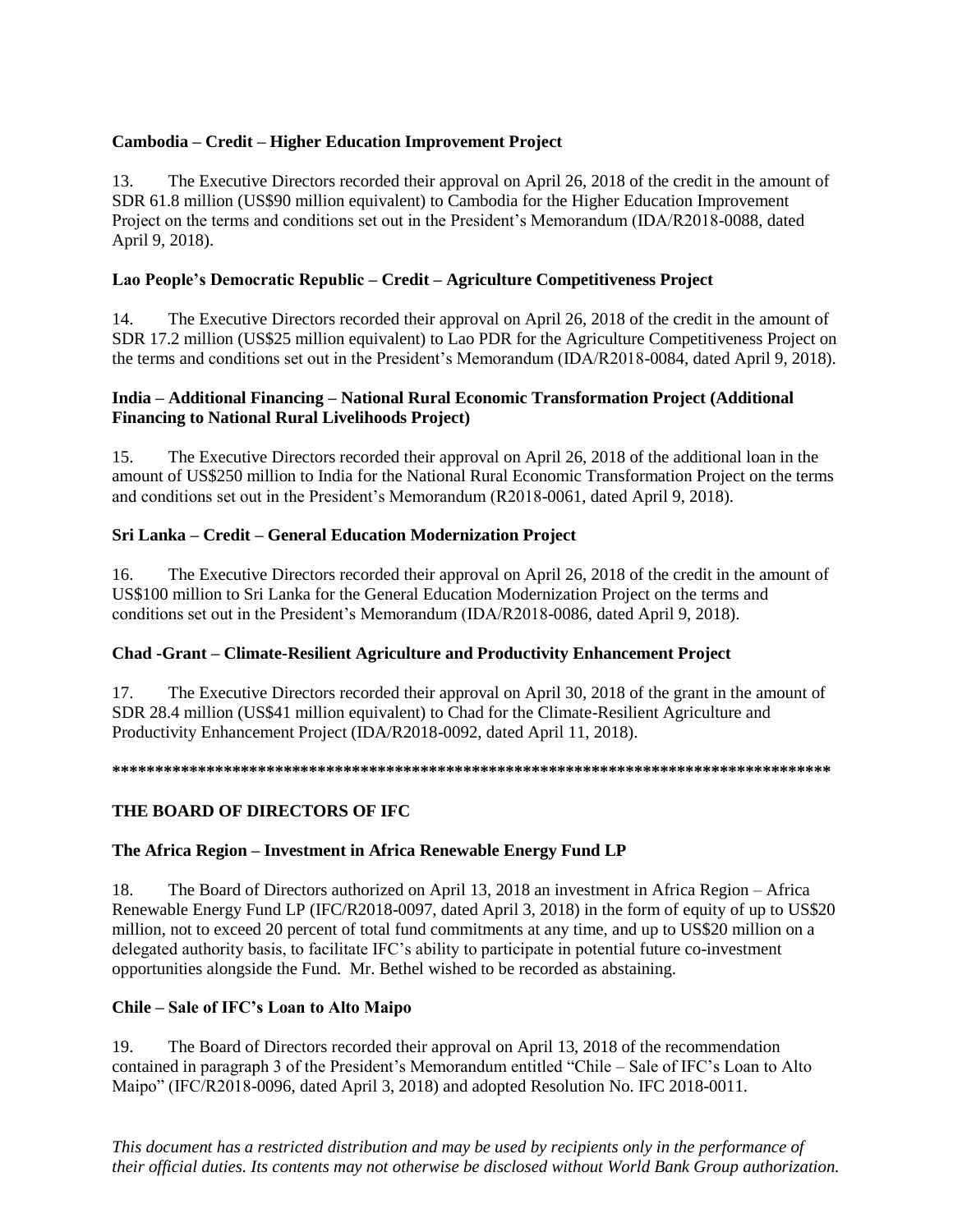# **Ukraine – Investment in SP "Niva Pereyaslavshchyny" LLC for the Nyva CL Project**

20. The Board of Directors authorized on April 25, 2018 an investment in Ukraine – SP "Niva Pereyaslavshchyny" LLC (IFC/R2018-0101, dated April 13, 2018) in the form of a corporate senior loan of up to US\$12.5 million.

### **Mexico – Investment in Genomma Lab Internacional S.A.B. de C.V.**

21. The Board of Directors authorized on April 25, 2018 an investment in Mexico – Genomma Lab Internacional S.A.B. de C.V. (IFC/R2018-0098, dated April 11, 2018) in the form of a corporate senior loan in the amount of higher of up to MXN 915.5 million (US\$50 million equivalent).

### **Turkey – Investment in Turkiye Garanti Bankasi A.Ş. (DCM TGB Gender B)**

22. The Board of Directors authorized on April 25, 2018 an investment in Turkey – Turkiye Garanti Bankasi, A.Ş. (IFC/R2018-0099, dated April 13, 2018) in a bond issuance of up to US\$75 million.

### **Africa Region – Investment in Trivitron Healthcare Africa B.V. for the Trivitron Africa Project**

23. The Board of Directors authorized on April 26, 2018 an investment in Africa Region – Trivitron Healthcare Africa B.V. (IFC/R2018-0103, dated April 16, 2018) in the form of a "C" loan of up to US\$2.72 million.

#### **Nigeria – Investment in Indorama Eleme Fertilizer & Chemicals Limited for the Eleme Fert. II Project**

24. The Board of Directors authorized on April 27, 2018 an investment in Nigeria – Indorama Eleme Fertilizer & Chemicals Limited (IFC/R2018-0102, dated April 17, 2018) in the form of (i) an "A" loan of up to US\$120 million; (ii) a loan of up to US\$50 million from IFC acting in its capacity as the implementing entity for the Managed Co-Lending Portfolio Program (MCPP); and (iii) a "B" loan and /or parallel loans of up to US\$830 million.

# **Egypt – Investment in Egyptian Fertilizers Company S.A.E. for the EFC Egypt II Project**

25. The Board of Directors authorized on April 30, 2018 an investment in Egypt – Egyptian Fertilizers Company S.A.E. (IFC/R2018-0104, dated April 18, 2018) in the form of (i) an "A" loan up to US\$57.15 million, and (ii) a loan of up to US\$42.85 million from IFC acting in its capacity as the implementing entity for the Managed Co-Lending Portfolio Program (MCPP).

\*\*\*\*\*\*\*\*\*\*\*\*\*\*\*\*\*\*\*\*\*\*\*\*\*\*\*\*\*\*\*\*\*\*\*\*\*\*\*\*\*\*\*\*\*\*\*\*\*\*\*\*\*\*\*\*\*\*\*\*\*\*\*\*\*\*\*\*\*\*\*\*\*\*\*\*\*\*\*\*\*\*\*